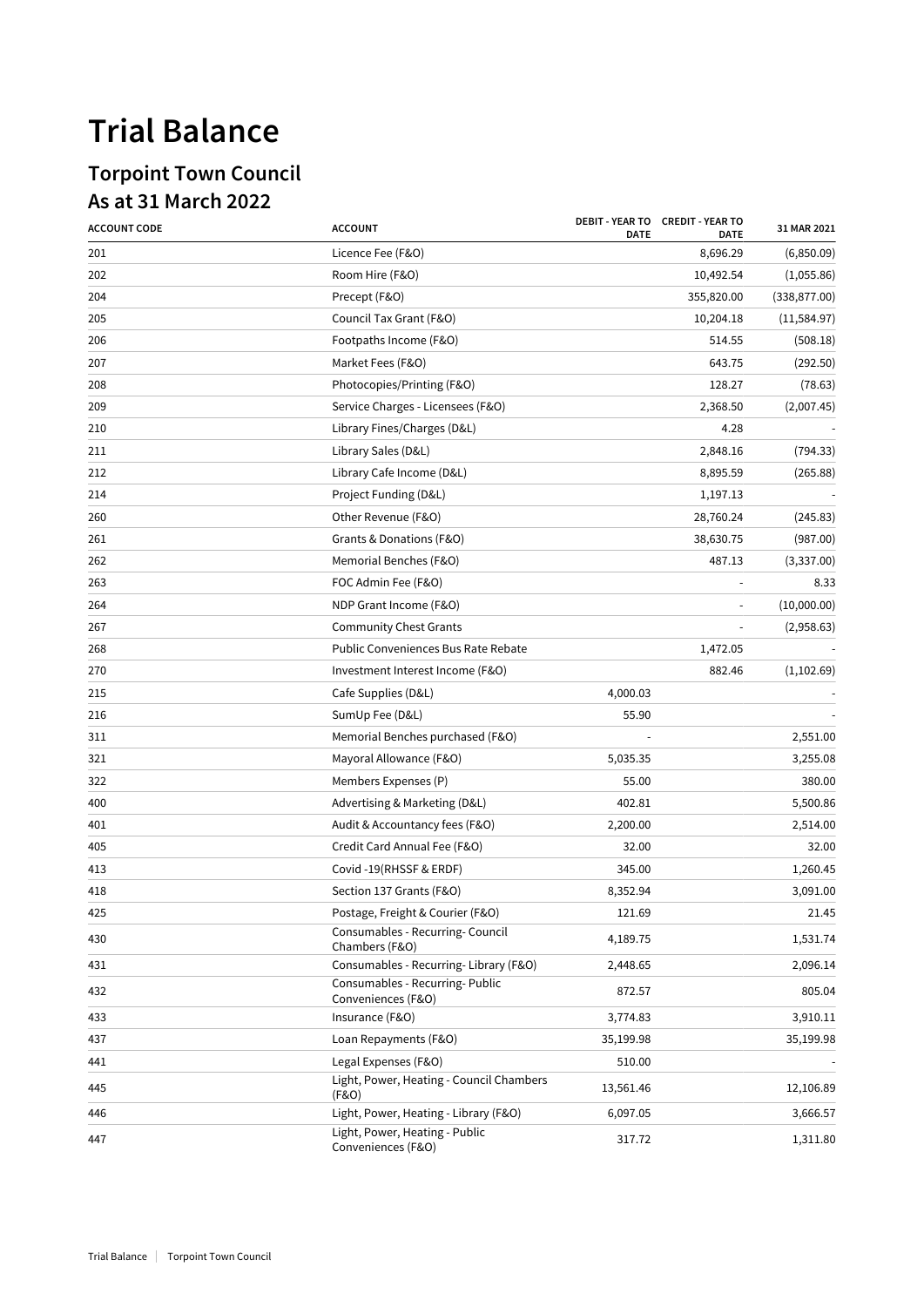| 449 | Motor Vehicle Expenses (F&O)                                     | 296.27     |            |
|-----|------------------------------------------------------------------|------------|------------|
| 457 | Operating Lease Payments (F&O)                                   | 5,696.72   | 3,125.50   |
| 461 | Printing & Stationery (F&O)                                      | 1,778.50   | 754.16     |
| 463 | IT & Computers (F&O)                                             | 1,190.75   | 3,438.39   |
| 465 | Non- Domestic Business Rates - Council<br>Chambers (F&O)         | 18,826.70  | 19,759.44  |
| 466 | Non-Domestic Business Rates - Library<br>(F&O)                   | 4,226.30   | 3,842.30   |
| 467 | Non-Domestic Business Rates - Public<br>Conveniences (F&O)       |            | 1,472.05   |
| 469 | Rent (F&O)                                                       | 640.75     | 623.08     |
| 471 | Maintenance Programme (F&O)                                      | 2,500.00   | 3,482.37   |
| 472 | Footpath Expenditure (F&O)                                       | 355.00     | 660.00     |
| 473 | Repairs & Maintenance - Recurring Council<br>Chambers (F&O)      | 7,861.26   | 5,675.93   |
| 474 | Repairs & Maintenance - Recurring Library<br>(F&O)               | 2,094.46   | 2,875.02   |
| 475 | Repairs & Maintenance - Recurring - Public<br>Conveniences (F&O) | 394.51     | 479.80     |
| 476 | Repairs & Maintenance - Recurring- Parks<br>(F&O)                | 9,065.94   | 6,096.13   |
| 477 | Salaries (P)                                                     | 241,874.48 | 217,613.73 |
| 478 | Payroll Admin Fees                                               | 1,440.00   | 1,460.00   |
| 480 | Staff Training (P)                                               | 2,244.84   | 937.34     |
| 481 | Services - All venues (F&O)                                      | 6,489.64   | 6,538.53   |
| 482 | Services - Council Chambers (F&O)                                | 1,739.80   | 1,665.88   |
| 483 | Services - Library (F&O)                                         | 456.80     | 698.28     |
| 484 | Services - Public Conveniences (F&O)                             | 2,786.06   | 235.86     |
| 485 | Services - Parks (F&O)                                           | 2,848.28   | 3,653.30   |
| 491 | Subscriptions (F&O)                                              | 3,155.65   | 961.08     |
| 492 | Telephone & Internet (F&O)                                       | 2,892.15   | 3,190.93   |
| 493 | Travel - National (F&O)                                          | 41.28      | 677.89     |
| 501 | Water Rates - Council Chambers (F&O)                             | 683.01     | 481.74     |
| 502 | Water Rates - Library (F&O)                                      | 509.20     | 164.88     |
| 503 | Water Rates - Public Conveniences (F&O)                          | 470.62     | 781.00     |
| 504 | Waste Collection - Council Chambers (F&O)                        | 559.21     | 1,034.91   |
| 505 | Waste Collection - Library (F&O)                                 | 379.26     | 308.85     |
| 710 | Office Equipment                                                 | 16.66      |            |
| 764 | Plant and Machinery                                              |            | (83.33)    |
| 966 | Reserves - Bench Replacement                                     | 766.66     | 50.00      |
| 967 | Reserve - Vision Projects                                        | 4,425.00   | 5,309.18   |
| 968 | Reserves - Play Areas                                            | 31,064.24  | 4,718.00   |
| 969 | Reserves - NDP Improvements                                      | 11,337.70  | 10,670.00  |
| 970 | Reserves - Kitchen Equipment                                     | 892.08     | 1,937.45   |
| 972 | Reserves - Other External<br>Projects/Equipment                  | 27.48      | 1,099.50   |
| 973 | Reserves - Video Conference & Projection<br>Facilities           | 75.00      |            |
| 981 | Reserves - Advertising & Marketing                               | 3,999.43   |            |
| 982 | Reserves - Civic Functions c/f 2020-21                           | 2,237.71   |            |
| 983 | Reserves - Section 137 C/F                                       | 1,500.00   |            |